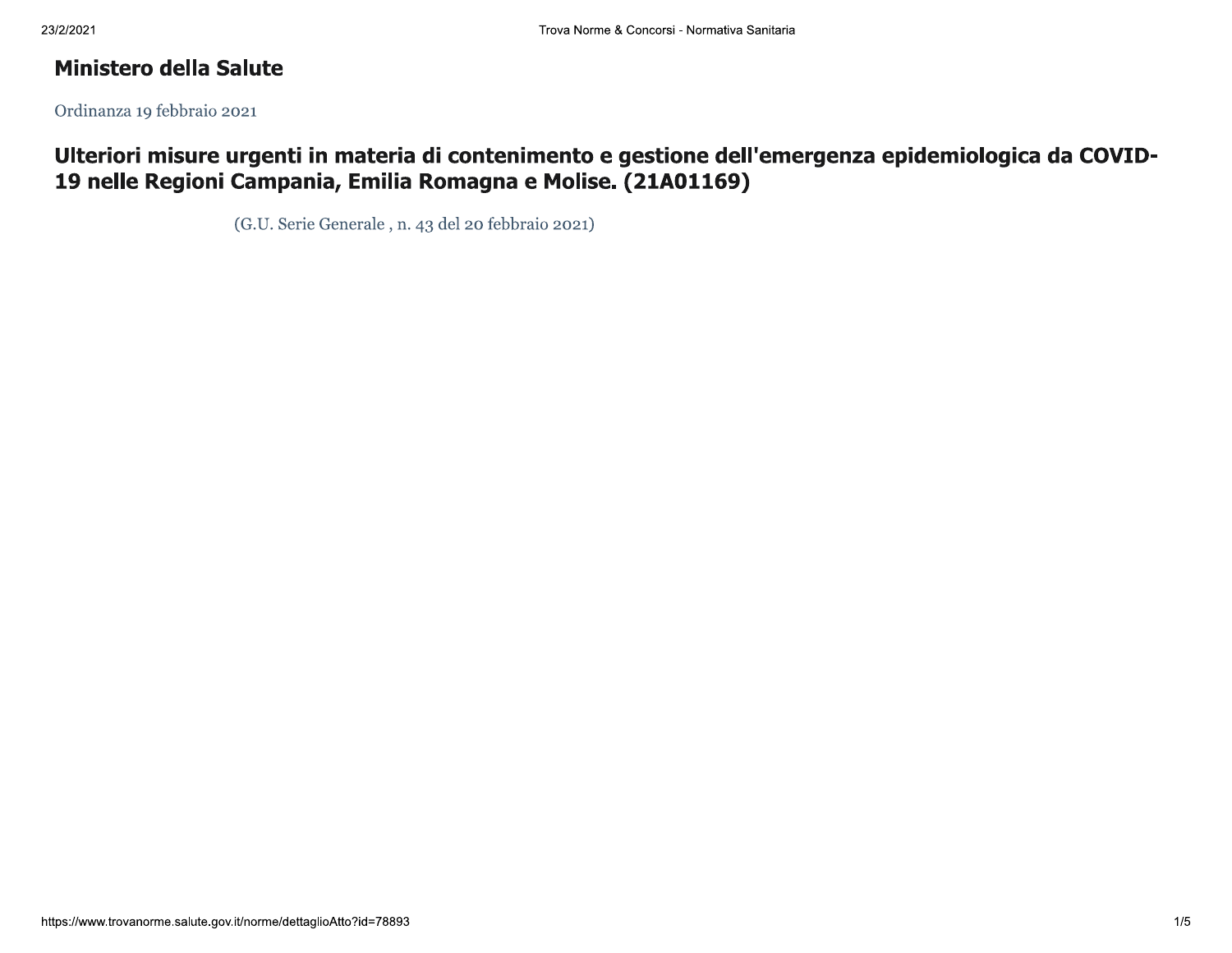## IL MINISTRO DELLA SALUTE

Visti gli articoli 32, 117, comma 2, lettera q), e 118 della Costituzione:

Vista la legge 23 dicembre 1978, n. 833, recante «Istituzione del Servizio sanitario nazionale» e, in particolare, l'art. 32;

Visto l'art. 47-bis del decreto legislativo 30 luglio 1999, n. 300, che attribuisce al Ministero della salute le funzioni spettanti allo Stato in materia di tutela della salute;

Visto l'art. 117 del decreto legislativo 31 marzo 1998, n. 112, in materia di conferimento di funzioni e compiti amministrativi dello Stato alle regioni e agli enti locali;

Visto il decreto-legge 25 marzo 2020, n. 19, convertito, con modificazioni, dalla legge 22 maggio 2020, n. 35, recante «Misure urgenti per fronteggiare l'emergenza epidemiologica da  $COVID-19$ » e, in particolare,  $l'$ art. 2, comma 2;

Visto il decreto-legge 16 maggio 2020, n. 33, convertito, con modificazioni, dalla legge 14 luglio 2020, n. 74, e successive modificazioni, recante «Ulteriori misure urgenti per fronteggiare  $\vert$ l'emergenza epidemiologica da COVID-19» e, in particolare, l'art. 1,  $\textsf{commit}$  16-bis e seguenti;

Visto il decreto-legge 30 luglio 2020, n. 83, convertito, con modificazioni, dalla legge 25 settembre 2020, n. 124, recante «Misure urgenti connesse con la scadenza della dichiarazione di emergenza epidemiologica da COVID-19 deliberata il 31 gennaio 2020 e disciplina del rinnovo degli incarichi di direzione di organi del Sistema di  $|inform$ azione per la sicurezza della Repubblica»;

Visto il decreto-legge 7 ottobre 2020, n. 125, convertito, con modificazioni, dalla legge 27 novembre 2020, n. 159, recante «Misure urgenti connesse con la proroga della dichiarazione dello stato di emergenza epidemiologica da COVID-19, per il differimento di consultazioni elettorali per l'anno 2020 e per la continuita' operativa del sistema di allerta COVID, nonche' per l'attuazione  $del1a$  direttiva (UE) 2020/739 del 3 giugno 2020, e disposizioni  $\mu$ rgenti in materia di riscossione esattoriale»;

Visto il decreto del Presidente del Consiglio dei ministri 14 gennaio 2021, recante «Ulteriori disposizioni attuative del decreto-legge 25 marzo 2020, n. 19, convertito, con modificazioni, dalla legge 22 maggio 2020, n. 35, recante: "Misure urgenti per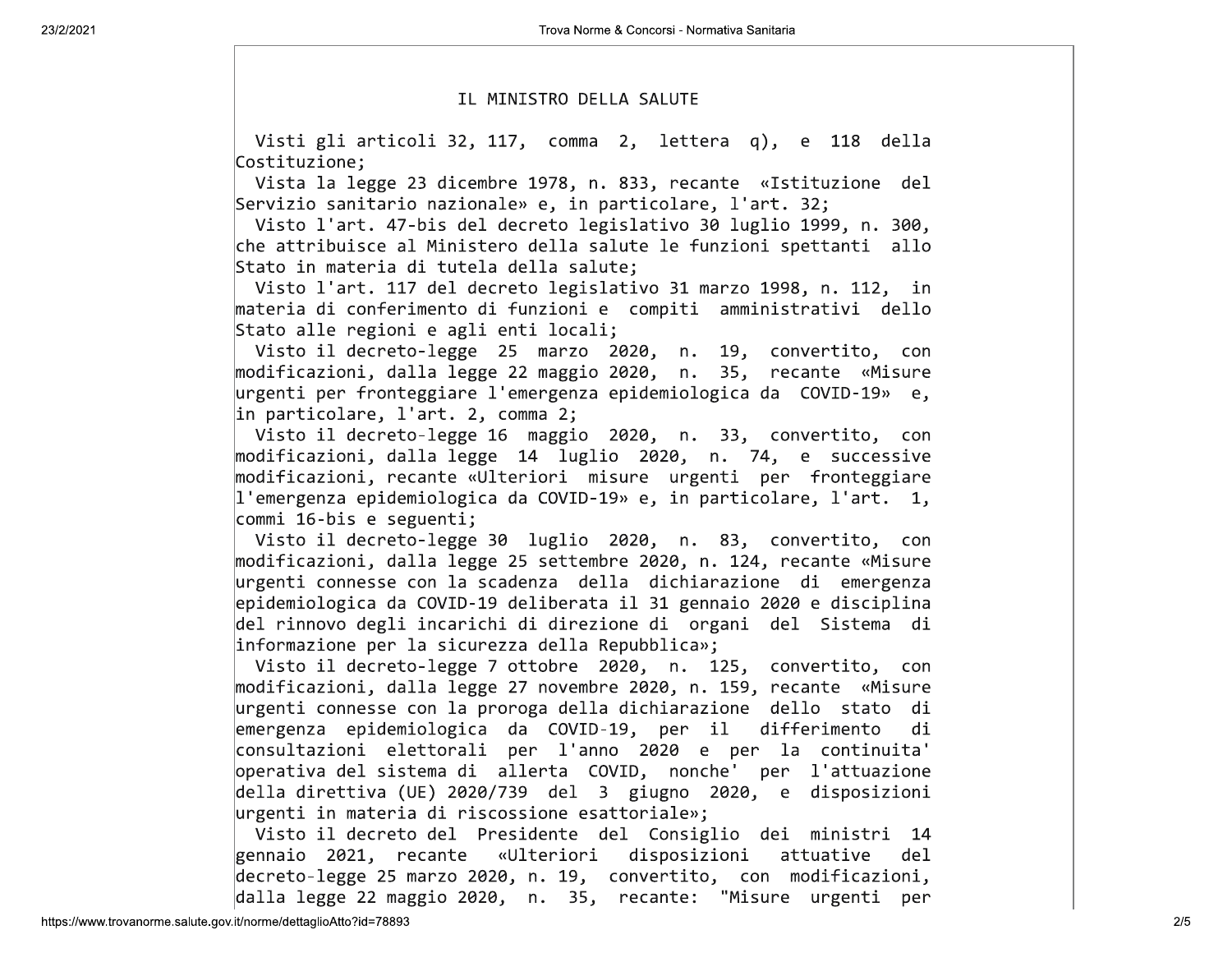Trova Norme & Concorsi-N<br>
fronteggiare l'emergenza epidemiologica<br>
decreto-legge 16 maggio 2020, n. 33, convertit<br>
dalla legge 14 luglio 2020, n. 74, recante: "l<br>
per fronteggiare l'emergenza epidemiologica da<br>
decreto-leg Trova Norme & Concorsi - Normativ<br>
enza epidemiologica da<br>
io 2020, n. 33, convertito,<br>
2020, n. 74, recante: "Ulter<br>
ergenza epidemiologica da CON<br>
bre 2020, n. 158, recante: "L Trova Norme & Concorsi-Normativa<br>
epidemiologica da C<br>
820, n. 33, convertito, c<br>
8, n. 74, recante: "Ulteri<br>
12020, n. 158, recante: "Di Trova Norme & Concorsi - Normativa Sanitaria<br>
epidemiologica da COVID-<br>
20, n. 33, convertito, con m<br>
, n. 74, recante: "Ulteriori m<br>
za epidemiologica da COVID-19"<br>
320, n. 158, recante: "Disposi Salongo a Concorsi - Normativa Sanitaria<br>1999 - Mormativa Sanitaria<br>1999 - Alexander Concordination<br>1999 - Morto Concordination<br>1999 - Alexander Concordination<br>1999 - Alexander Concordination<br>1999 - Alexander Concordinatio a Norme & Concorsi-Normativa Sanitaria<br>
emiologica da COVID-19" e<br>
33, convertito, con modifica<br>
4, recante: "Ulteriori misure u<br>
demiologica da COVID-19", nonch<br>
. 158, recante: "Disposizioni u<br>
. 158, recante: "Disposizi Concorsi-Normativa Sanitaria<br>gica da COVID-19" e de<br>ponvertito, con modificazion<br>ante: "Ulteriori misure urgen<br>pogica da COVID-19", nonche' de<br>recante: "Disposizioni urgen

di un lent<br>epidemiologic<br>Campania, Emi<br>dei contagi s<br>scenario «di<br>https://www.trovanorme.salute.gov.it/norme/dettaglioAtto?id di un lento<br>epidemiologica a<br>Campania, Emilia<br>dei contagi super<br>scenario «di tipo<br>wanorme.salute.gov.it/norme/dettaglioAtto?id=7889 di un lento e progressivo peggioramento della situazione<br>epidemiologica a livello nazionale, si evince che le Regioni<br>Campania, Emilia Romagna e Molise presentano un'incidenza settimanale<br>dei contagi superiore a 50 casi og Fronthagaine liensregans (meatematicswa-temesters<br>
(meatematicswa-temesters)<br>
(meiting of the stationary of the stationary of the stationary of the stationary of the stationary of the stationary of the stationary of the s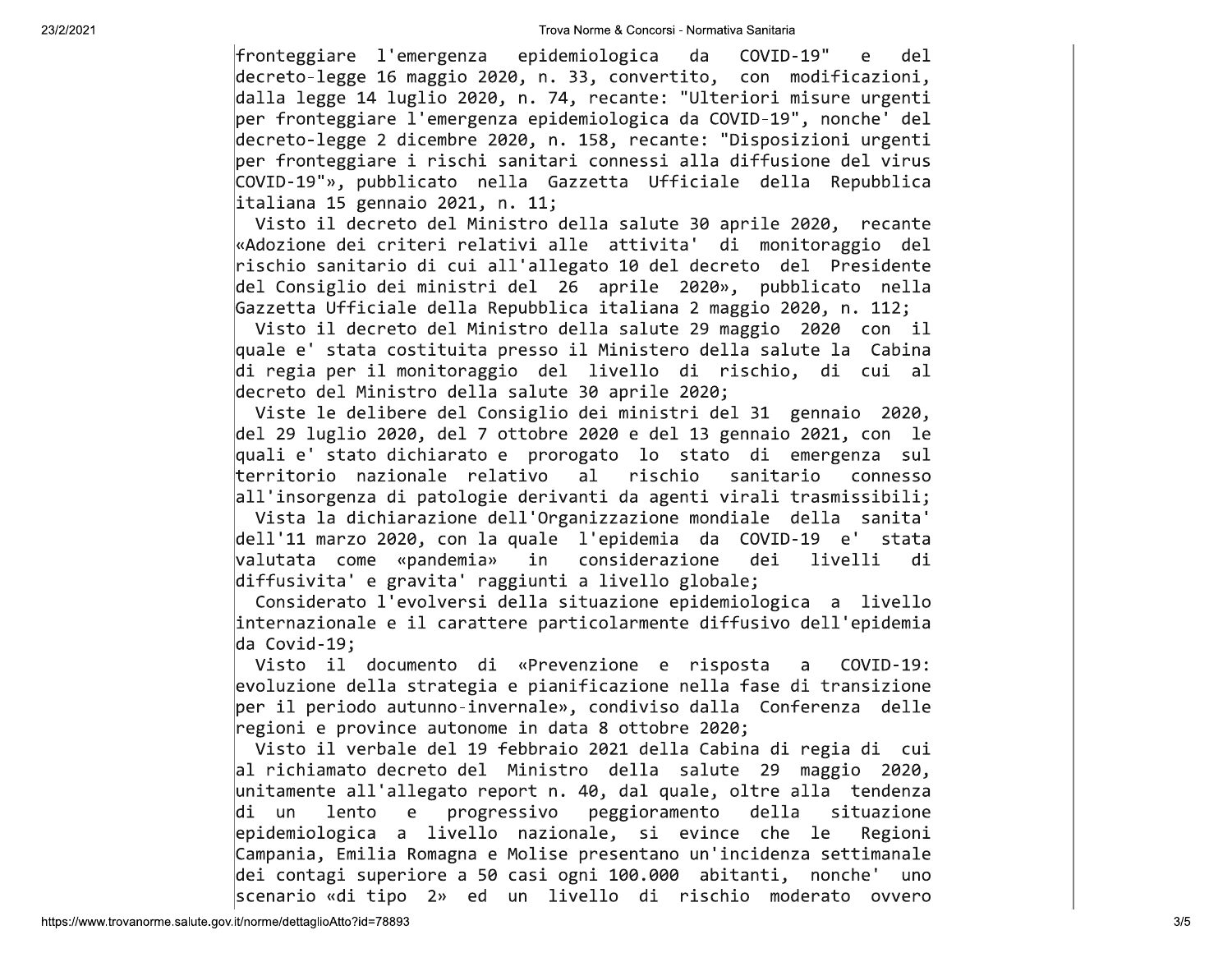moderato ad alta probabilita' di progressione;

Vista, altresi', la nota del 19 febbraio 2021 del Comitato tecnico-scientifico di cui all'ordinanza del Capo del Dipartimento della protezione civile 3 febbraio 2020, n. 630, e successive modificazioni ed integrazioni;

Preso atto della sussistenza dei presupposti di cui all'art. 1, comma 16-quater, del citato decreto-legge 16 maggio 2020, n. 33, ai fini dell'applicazione delle misure di cui all'art. 2 del decreto del Presidente del Consiglio dei ministri, alle Regioni Campania, Emilia Romagna e Molise;

Sentiti i Presidenti delle Regioni Campania, Emilia Romagna e Molise;

#### Emana

### la seguente ordinanza:

### Art. 1

Misure di contenimento del contagio nelle Regioni Campania, Emilia Romagna e Molise

1. Allo scopo di contrastare e contenere il diffondersi del virus COVID-19, fermo restando quanto previsto dal decreto del Presidente del Consiglio dei ministri 14 gennaio 2021 e fatta salva la possibilita' di una nuova classificazione, alle Regioni Campania, Emilia Romagna e Molise si applicano le misure di cui all'art. 2 del citato decreto.

2. La presente ordinanza e' efficace a decorrere dal giorno successivo alla pubblicazione nella Gazzetta Ufficiale e per un periodo di quindici giorni.

La presente ordinanza e' trasmessa agli organi di controllo e pubblicata nella Gazzetta Ufficiale della Repubblica italiana.

Roma, 19 febbraio 2021

Il Ministro della salute: Speranza

Registrato alla Corte dei conti il 20 febbraio 2021 Ufficio di controllo sugli atti del Ministero dell'istruzione, dell'universita' e della ricerca, del Ministero dei beni e delle